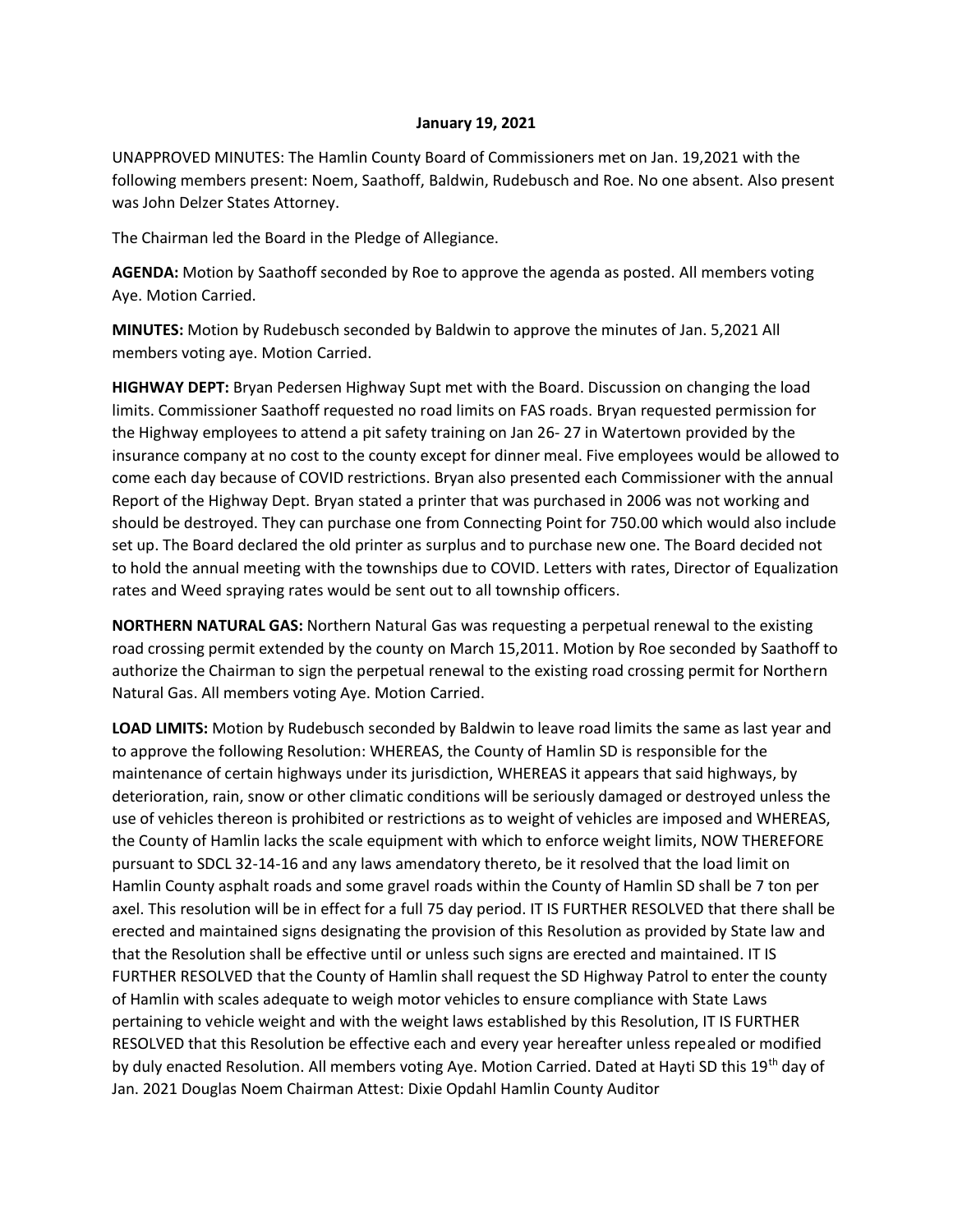**CLARK ENGINEERING:** Clark Engineering had sent a contract for a proposal for Engineering Services for 183<sup>rd</sup> St Construction and Bridge Removal 29-029-051 for overhead bridge and railroad crossing. They proposed to provide the services for a fixed fee of 150,000.00 Commissioner Saathoff thought bids should be taken for the engineering services. The Board contacted Clark Engineering by speaker phone to check on lowering proposed cost. Clark Engineering agreed to lower the cost to 125,000 They will also contact the railroad. The Board decided taking bids for engineering could take quite some time and the County can not proceed with the railroad until the engineering is done. Motion by Roe seconded by Rudebusch to authorize the Chairman to sign the adjusted cost contract of 125,000 with Clark Engineering. All members voting Aye. Motion Carried.

**SOIL CONSERVATION:** James Anderson representing the Soil Conservation stated it the County would want the Soil Conservation to order the necessary tree replacements for the courthouse lawn and they could plant them also. David Schaefer had been working on a plan for this. James will check with David about this.

**PUBLIC COMMENT:** No public comment was heard.

**EXECUTIVE SESSION:** Motion by Roe seconded by Rudebusch to do into executive session at 10:20 for personnel reasons SDCL 1-25-2 (1) All members voting Aye. Motion Carried. The Chairman declared them out at 10:45

**SALARY SCHEDULE:** Motion by Baldwin seconded by Saathoff to approve the following salary schedule: Monthly amounts: Douglas Noem 1000.00 Larry Saathoff 1000.00 Jay Baldwin 1000.00 Randall Rudebusch 1000.00 Leland Roe 1000.00 Treasurer Jessica Trautner 4125.00 + longevity 25.00 Director of Equalization Chris Schafer 4225.00 + longevity 25.00 Register of Deeds Amber Raasch 4125.00 + longevity 25.00 Auditor Dixie Opdahl 4400.00 + longevity 225.00 States Attorney John Delzer 4330.00 + longevity 25.00 David Schaefer Emergency & Disaster 4100.00 +longevity 75.00 David Schaefer Veterans Service 950.00 Sheriff Chad Schlotterbeck 4902.00 + longevity 100.00 Highway Supt Bryan Pedersen 4678.00 + longevity 175.00 Gary Schumacher Deputy States Attorney 900.00 Cheslie Gustafson Janitor 2967.00 + longevity 25.00 Gayleen Rothenberger Deputy Director of Equalization 3200.00 + longevity 25.00 Donna Eide Nurses Sec. 2903.00 + longevity 75.00 Deb Goebel Extension Sec. 2903.00 + longevity 175.00 Brad Anderson Weed Supervisor 3121.00 Hourly Rates: Sheila Jewell 15.83 Teresa Petersen 15.83 Don Guthmiller 15.83 Roberta Jensen Hemish 15.83 Margaret Martz 15.83 Bonnie Jankord 15.83 Renee Platz 17.00 Kelly Olsen 15.83 Cathy Popham 19.00 + longevity 150.00 Tristin Molitor 21.73 Tayt Alexander 22.87 + longevity 75.00 + Website 100.00 Zach Vidmar 20.00 Taylor Shantz 20.00 Darrion Poppen 21.73 Weed Summer help 17.00 – 18.00 Extension summer help 12.00 Zoning Per diem 125.00 Weed Board Per diem 50.00 Weed all day meeting 100.00 Janitor help 15.00 Coroner Fee 150.00 Ronald Moore 19.60 Rodney Anderson 19.60 + longevity 50.00 Jeff Shepherd 19.60 + longevity 75.00 Alan Gallisath 19.60 + longevity 50.00 Stanley Singrey 19.60 + longevity 200.00 Marc Lewno 19.60 Logan Twait 19.60 + longevity 25.00 Daniel Platz 19.60 Eric Solsaa 19.60 + longevity 50.00 All members voting Aye. Motion Carried.

**MEMORANDUM OF UNDERSTANDING:** Motion by Saathoff seconded by Roe to authorize the Chairman to sign the Memorandum of Understanding between SDSU Extension and Hamlin County and that Brookings will supply a 4-H Advisor at the cost to the county of 10,310.00 All members voting Aye. Motion Carried.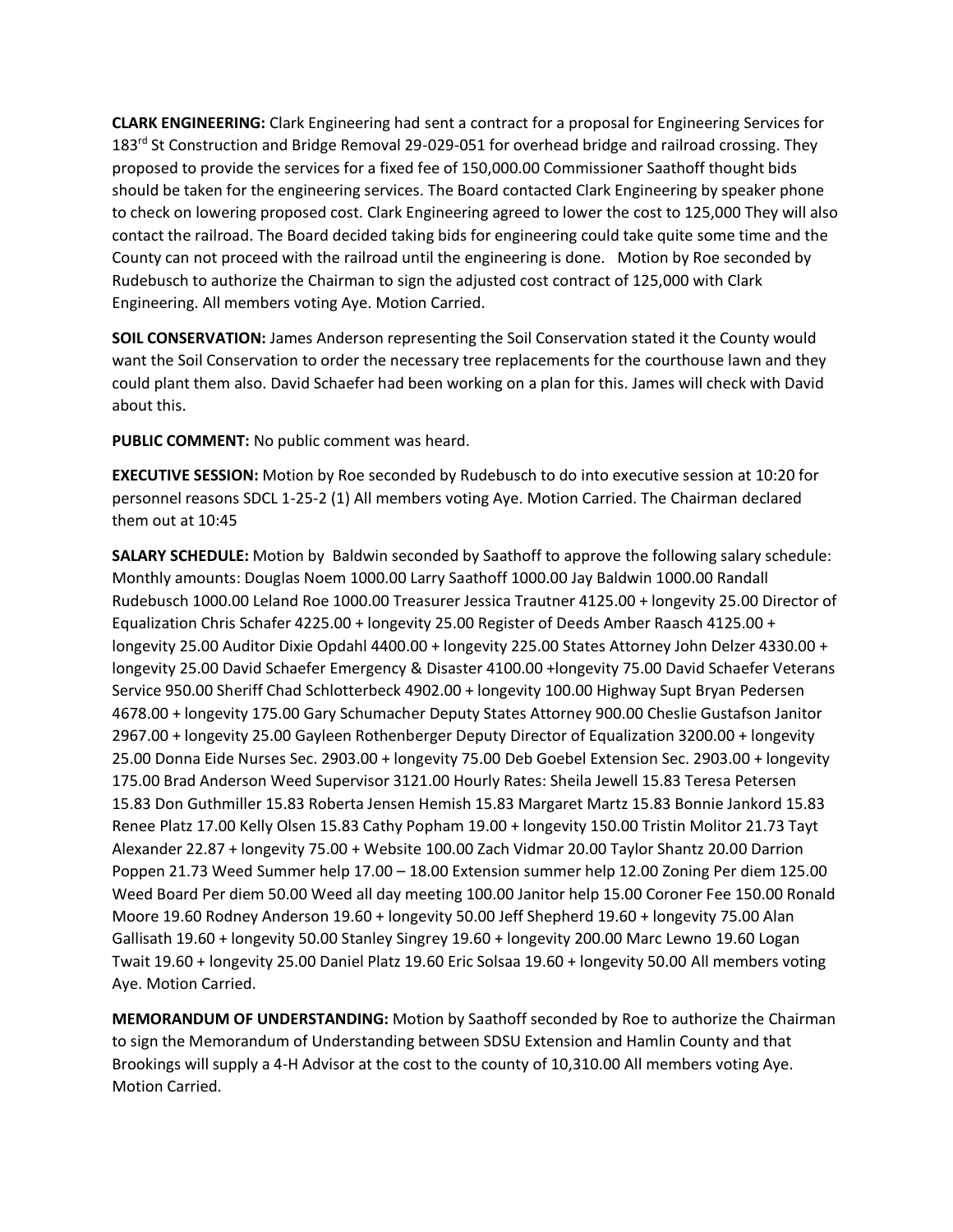**FIRE SUPPRESSION:** Motion by Rudebusch seconded by Roe to appoint David Schaefer as the designee for fire suppression assistance as required by the SD Dept of Agriculture. All members voting aye. Motion carried.

**PUBLIC DEFENDER:** Motion by Rudebusch seconded by Baldwin to authorize the Chairman to sign the Public Defender Contract for the year 2021 with Bratland Law with pay only if needed. All members voting Aye. Motion Carried.

**SHERIFF:** Chad Schlotterbeck Sheriff and Tayt Alexander Deputy met with the Board. Chad requested permission for him to attend the State Sheriffs meeting in Deadwood April 19-23 and for Zach Vidmar Deputy to attend a drug conference in Deadwood May 5-7 The Board approved such. Tayt requested to apply for a homeland security grant for two APX 4500 radios with extender cost 4656.95 each, one fingerprint scanner and software 4999.00 and one drive X cell phone booster kit 391.01 If they receive this grant it would pay 100% of cost. They are just applying at this time. Motion by Roe seconded by Baldwin to allow them to apply for the grant. All members voting Aye. Motion Carried.

**STORM WEATHER SPOTTERS:** Motion by Saathoff seconded by Roe to approve the list of storm weather spotters: David Schaefer, Kelly Olsen, Roger Smith, Bob Koistinen, Shawn Mullaney, Nathan Popham, Bryan Petersen, Joe Trautner, Chuck Olson, Lynn Olson, Matt Miller, Terry Sorensen, Vikki Koistinen, Dwight Reitz, Dustin Foster, Jeff Shepherd, Scott Koistinen, Ken Pedersen, Matt Aas, Vic Erlacher, Justin Koistinen and Steve Vanheerde. All members voting aye. Motion Carried.

**COUNTY FEES:** Motion by Saathoff seconded by Baldwin to set the following fees charged by the County for certain services:

DIRECTOR OF EQUALIZATION: 1.00 per page, spreadsheet copy 2.00 for two pages and .50 for each additional page 750.00 for entire export of files; Treasurer.25 per page Copy Machine Per page .15 letter size.20 legal size and .50 large size

REGISTER OF DEEDS: all charges set by SDCL except transfer spreadsheet 5.00 a month and .40 cents per instrument

AUDITOR: Tax lists partial list 25.00 Entire county list 50.00 Ag Building rental 50.00 per day or 100.00 per day for commercial use of Ag Building, for storage 20.00 per month under show ring,40.00 per month for storage in buildings, 15.00 per month for campers parked just on the 4- H grounds which are not under any cover. Such campers should be parked as to not interfer with snow removal. All campers should sign a liability sheet removing the County from any liability.

SHERIFF: fingerprinting 10.00 accident report 4.00 with pictures 5.00-6.00

ZONING: Building permits will include the cost of materials and labor 0-10,000 cost 40.00;10,000 and up cost 40.00 plus 2.00 per thousand special meeting 700.00 Building without a permit double the permit cost, rezoning request 500.00 Conditional use permit 300.00 Variance Permit 500.00 Plat 40.00 CAFO Class A 500.00 all members voting Aye. Motion Carried.

**ZONING BOARD MEMBERS:** Motion by Rudebuch seconded by Baldwin to approve Robbie Fedt and Scott Popham for three-year terms on the Zoning Board. All members voting Aye. Motion Carried.